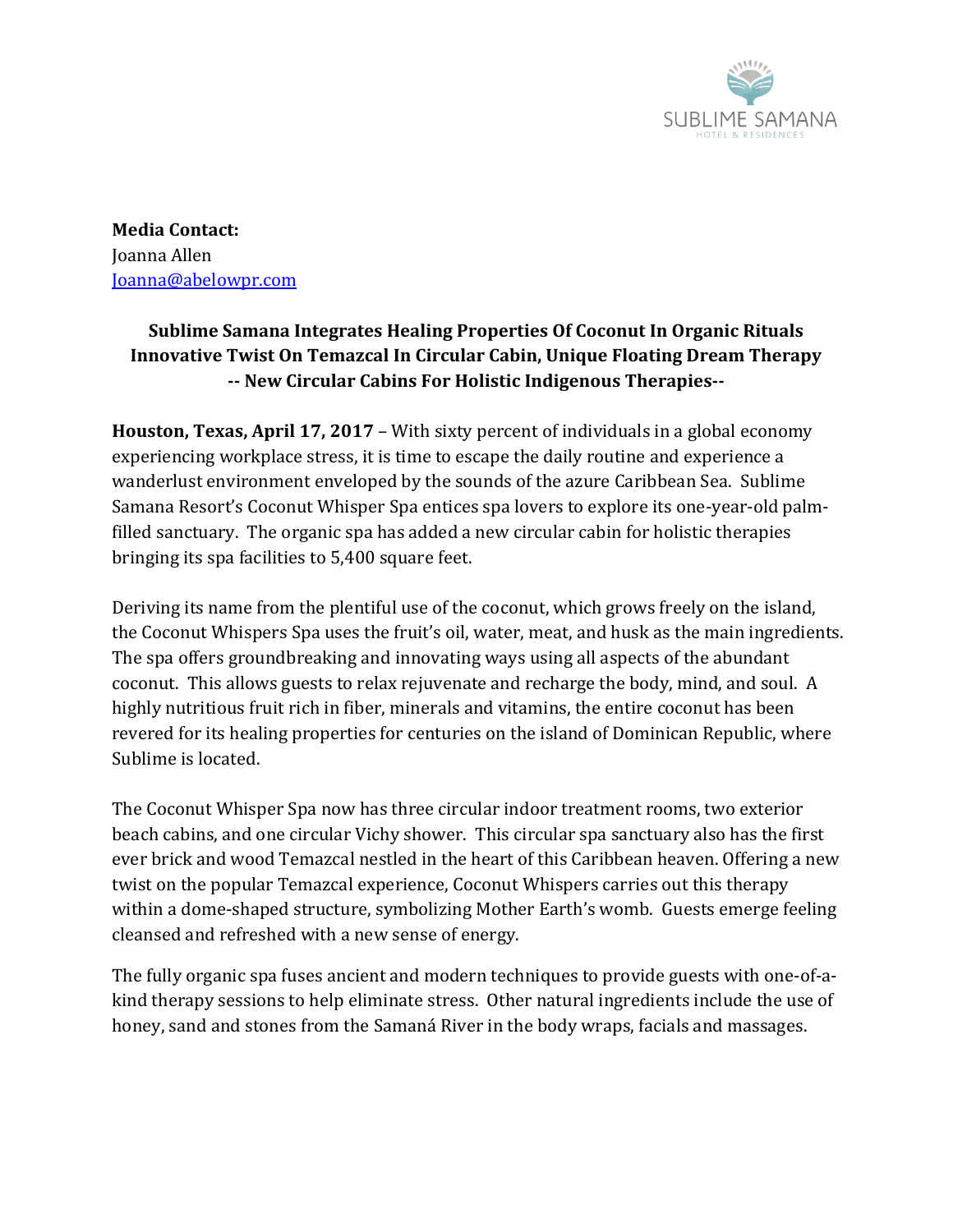Here are details of the new therapies:

 **Floating Dream Therapy** begins when guests come dressed in comfortable cotton clothing and comfortable cotton pants. If they choose to come in their bathing suit, which we also encourage, we provide them with a cotton robe. The technique starts with an all-natural purple gel prepared from an herbal mix of rosemary leaves and eucalyptus salts. The mixture is applied to the feet to release the body from impurities.

Then, the feet are cleansed using an herbal tea made from either rue leaves or chamomile leaves. An acupressure hand massage comes next. For the height of pampering, spa lovers are slowly swayed in the hammock on a journey of self-discovery. While swaying, copal is placed under the hammock directly behind the individual's back allowing the incense and the natural aromas of mint and rosemary to purify all internal energy points.

The hammock creates a safe environment as it hugs your body associating it with an infant's state of mind. The experience subconsciously transports you to those blissful days when you were cradled in your caretaker's arms feeling safe and protected. The therapy ends with a gentle back massage performed with the soles of the therapist's feet to stimulate blood flow and muscle connection. This ancient treatment lasts 60 minutes and costs \$110 plus tax and tip.

 Prior to the **Temazcal Energizing Massage,** the therapist gathers stones from the Samaná River. The stones are heated until they are red. Then they are transferred to a center pit within the Temazcal. Next, a combination of seawater, mint, rosemary and flower essence is poured over the hot stones to create a therapeutic steam bath. This clears the air and releases impurities from the lymphatic system.

Then guests receive an energizing massage using centuries-old techniques and therapeutic ingredients such as cocoa, cane, and coconut. The treatment ends with a purifying bath mixture of salt and tea extract to balance energy points on the body. This session lasts 70-minutes and costs \$110 plus tax and tip.

 **Coconut Whispers,** the spa's signature treatment**,** is a sacred ritual inside the Vichy shower. The therapy begins with a coconut-infused hair cream, followed by a face mask using coconut oil and organic bee honey. The treatment continues with a coconut and salt-based body exfoliation followed by an energizing seawater bath with aromatic flowers to tone the skin and leave traces of an all-natural fragrance. Then, guests are fully submerged in a warm coconut milk bath.